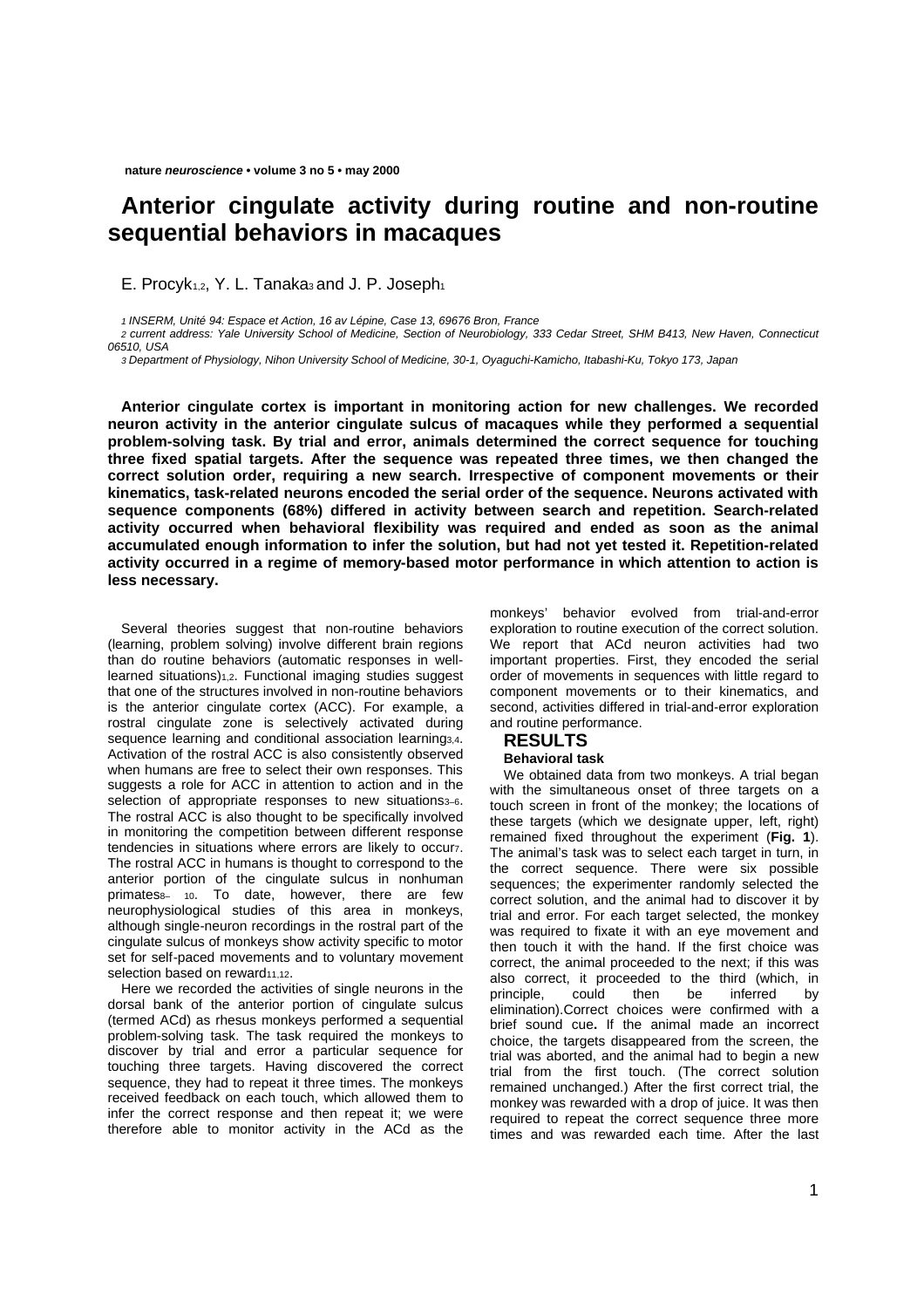

**Fig. 1.** Display, trial events, trial structure, anatomical location of task-related neurons in the problem-solving task and taskrelated intervals. (**a**) Location of stimuli on the display monitor. The animal worked with three targets, upper (U), left (L) and right (R). A 4 ´ 4 mm central white square served as fixation point (FP). A 2 cm ´ 2 cm red square located 10 cm below the horizontal center served as the starting lever. (**b**) Schema of trial events. The animal was trained to search for the correct order of the three targets. Each correct touch (black arrow) was signaled by a short tone delivered from a buzzer located above the screen. The monkey was rewarded only after three correct touches. In case of an incorrect touch, a break of fixation or an early touch, all targets were extinguished, and the trial was aborted. Gray area, time of illumination of the lever, the FP and the three targets. Higher amplitude in the gray area: full illumination (GO signal). Representative eye movements for a sequence U–L–R are shown (H, horizontal eye position; V, vertical eye position). (**c**) Example of a chronological list of trials performed during search and repetition of three successive sequences (L–R–U, U–L–R and L–U–R). Below are indicated the types of trials executed by the animal (see Methods); trials of search periods are represented on a gray background. The signal indicating a change of sequence is schematized by a circle in a square. (**d**) Two-dimensional reconstruction of the medial cortex of one monkey. Recording sites in the cingulate sulcus are represented by symbols. Black circles show sites at which cells with the 'search versus repetition effect' were recorded. CC, corpus callosum; ArSs, rostral extent of the superior branch of the arcuate sulcus; ArS, arcuate sulcus; end of SP, caudal extent of sulcus principalis; SGm, medial superior gyrus; Cgd and Cgv, dorsal and ventral banks of cingulate sulcus; CgG, cingulate gyrus. (**e**) Task-related intervals (1–9; see Methods) of a trial.

correct trial, a combined visual and auditory cue indicated to the monkey that a new sequence had been selected. The period up to and including the first correct performance of the sequence is referred to as the 'search period'. The subsequent period during which the correct sequence was repeated three times was the 'repetition period'. The animals were already familiar with the requirements of the task and with the six possible solutions before the experiment began. Thus, our experiment was

not concerned with general learning processes; rather, our aim was to examine the rapid adaptation of responses under the guidance of error feedback. The monkeys could solve up to 60 sequences during a single recording session. Behavioral data obtained during the recording sessions indicate that they conducted a methodical search for the correct solution and rarely repeated incorrect touches. For example, if the first target was correct and the second was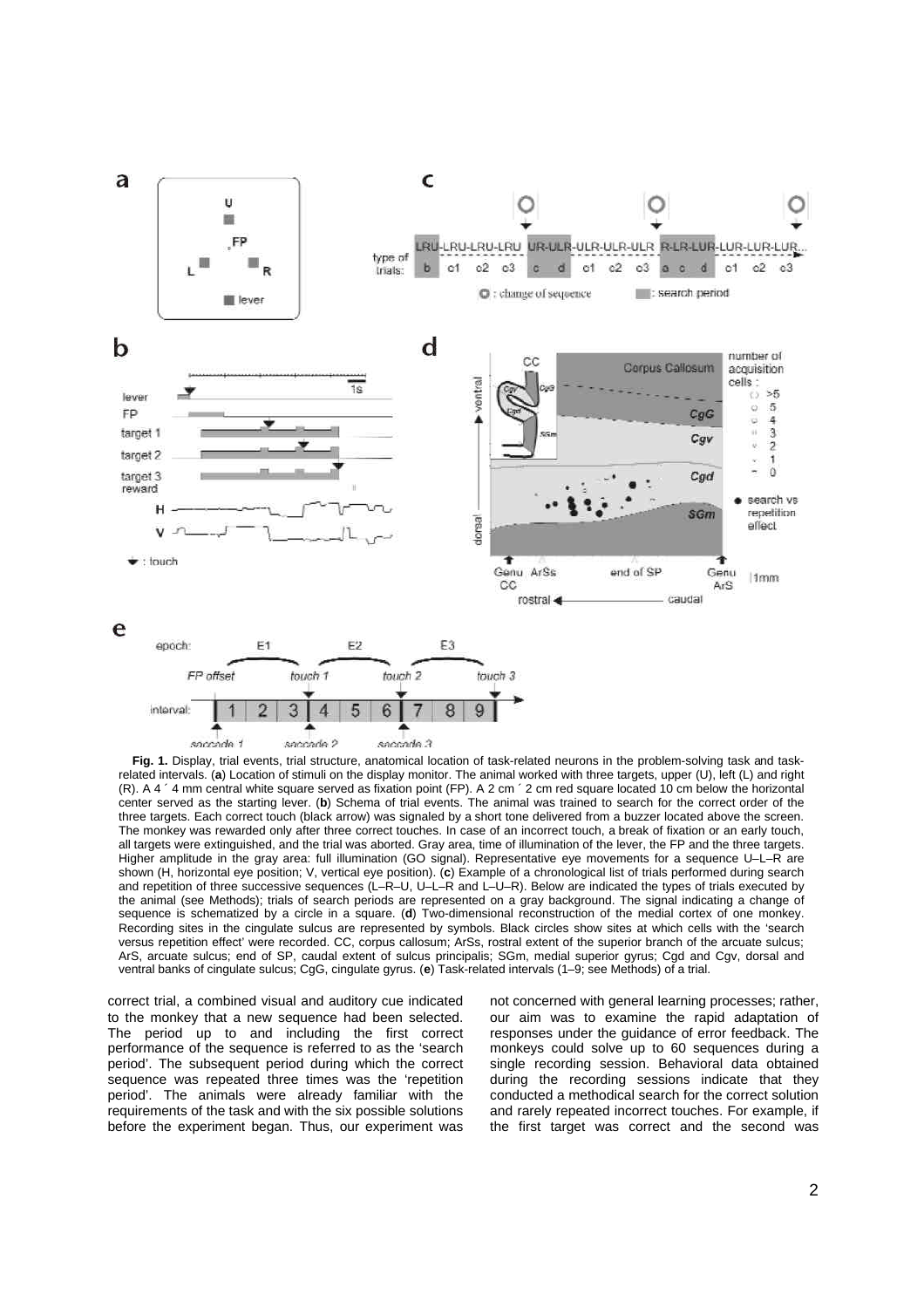|           | Post-response     | Delay                         | Pre-response      | <b>Total</b> |
|-----------|-------------------|-------------------------------|-------------------|--------------|
|           | Intervals 1, 4, 7 | Intervals 2, 5, 8             | Intervals 3, 6, 9 |              |
| Order     | 86 (69%)          | 84 (67%)                      | 97 (78%)          | 267(71%)     |
|           |                   | NS at $p < 0.05$ , $\gamma^2$ |                   |              |
| Origin    | 33 (27%)          | 35 (28%)                      | 27 (22%)          | 95 (26%)     |
|           |                   | NS at $p < 0.05$ , $\chi^2$   |                   |              |
| End point | 28 (22%)          | 26(21%)                       | 25 (20%)          | 79 (21%)     |
|           |                   | NS at $p < 0.05$ , $\chi^2$   |                   |              |

Post and Pre indicate post- and pre-response intervals (Fig. 1). For each type of interval, the number and proportions of cells are indicated (total number of cells, 125). Total numbers of cases with significant effects and the corresponding proportion (in parentheses) of cells are given in the right column (Total).

incorrect, the monkey typically returned in the next trial to the correct first target and changed the second target<sub>13</sub>. An ideal subject would require on average 2 trials to reach the correct solution; monkey 1 found the solution after an average of 2.15 trials (mean of 25 recording sessions) and monkey 2 after 2.86 trials (10 sessions). Overall, 95% of the searches were optimal. Although we were interested in the underlying cognitive processes rather than in the monkey's movements *per se*, it was important to know whether any of the observed changes in neuronal activity could be attributed to small changes in movement parameters. We therefore measured reaction times (RT; the time to initiate a hand movement), movement times (the time taken to complete the movement by touching the screen) and timing of saccades that were typically made toward the next target. In monkey 1, reaction times were consistently shorter during repetition than during the search period**.** Both RTs and movement times (MTs) were shorter for the second and third movements than for the first; this was true for both the search and the repetition periods. In monkey 2, MTs were consistently shorter during repetition than during search. For both periods, RTs and MTs were shorter for the third movement than for the first and second movements. We did not obtain eye movement data for monkey 2, but, during each interval of free oculomotor activity (see methods), monkey 1 made on average 1.30 orientating saccades in the search periods and 1.18 during repetition periods. The relative timing of target touches and onsets of saccades to the next target also differed between search and repetition periods. During search, the saccade to the next target was almost always made after the target touch (**Fig. 2**). During repetition, the saccade to the next target often preceded the target touch. There were no differences in eye stability— measured by the number of breaks of fixation between the search and repetition periods.

We recorded neural activity from the anterior part of the dorsal bank of the cingulate sulcus. The recording sites were located at rostrocaudal levels anterior to the genu of the arcuate sulcus and posterior to the anterior extent of the superior branch of the arcuate sulcus (**Fig. 1d**). This dorsal part of the anterior cingulate sulcus is adjacent to the pre-supplementary motor area (pre- SMA) and is considered to be a subfield of area 24c (refs. 14–16). We recorded from 191 task-related neurons. Among these, 65 neurons (34%) demonstrated activity changes related only

to the onset of targets, rewards or error cues. Because we were primarily concerned with motorrelated activity, these neurons are not considered further here. Activity of the remaining 125 neurons (66%; 109 in monkey 1 on both sides and 16 in monkey 2, on one side only) was related to the monkey's behavior, changing activity during the period when the monkey was making eye or hand movements toward the targets. Our study focused on these neurons.



**Fig. 2.** Saccadic RTs after the first and second target touches in different types of trials (one monkey). S1 and S2, saccades after incorrect and correct touches during search; S3, saccades during repetition. Mann- Whitney *U*-test, S1 versus S2, *p* < 10–7; S2 versus S3, *p* < 10–7.

#### **Encoding of serial order**

Each trial began with the appearance of a fixation point (FP), whose disappearance after two seconds was the cue for the monkey to begin the task. During the subsequent period, which we refer to as 'target acquisition', the monkey was required to make an eye movement to the target and fixate it until the monkey received a GO signal (a transient increase in brightness of the entire target array) instructing it to touch the target. If the choice was correct, an auditory cue instructed the monkey to proceed immediately to the next eye movement. For the purpose of analyzing the data, we divided the target acquisition period into three epochs (E1, offset of FP to first target touch; E2, first touch to second touch; E3, second touch to third touch). Each of these epochs was further divided into three task-related intervals of approximately equal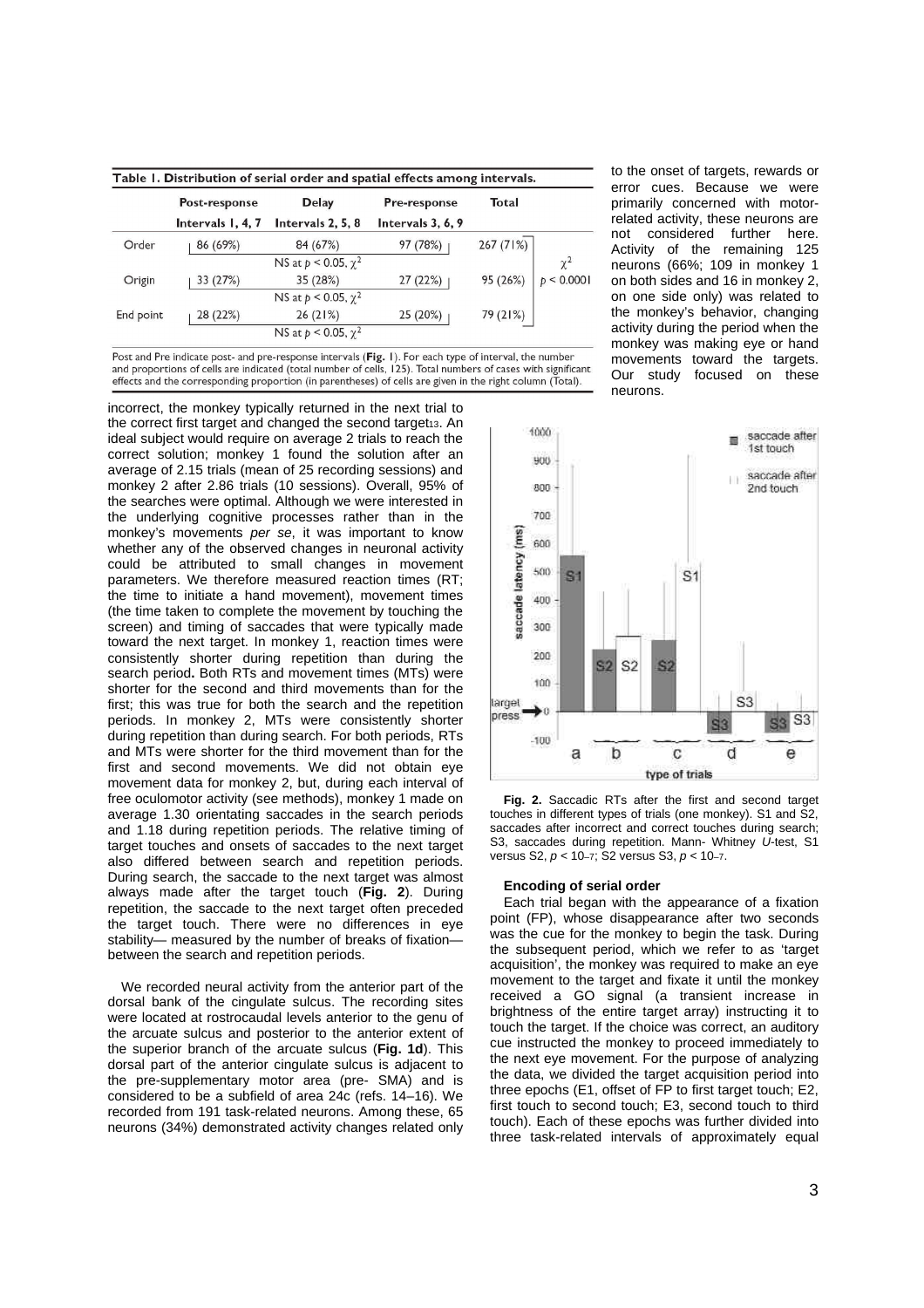

duration, for a total of nine intervals in each completed trial (**Fig. 1e**). These were 'post-acquisition' (the 600 ms following FP offset or target touch; intervals 1, 4, 7), then 'delay' (from  $t = 600$  ms until the GO signal, a variable interval of between 850 and 950 ms; intervals 2, 5, 8) and lastly 'pre-acquisition' (from the GO signal until target touch, typically 750 ms; intervals 3, 6, 9). For each type of interval, we analyzed differences in neuronal activity for correlations with spatial variables (the locations of the targets corresponding to the start and end points of the movements) and serial order. The strongest correlation was with serial order (**Table 1**). In 37 neurons (30%), it was the only determinant of activity changes in at least one type of interval (pre- acquisition, delay or post-acquisition). In 80 neurons (64%), activity changes were correlated with both serial order and spatial variables. We detected neither spatial nor order effects in 8 neurons (6%). We also examined the influence of saccade parameters (direction, number and latency of saccades) in 55 cells, 85% of which (*n* = 46) showed a serial-order effect (with RTs and MTs as covariates). When saccade parameters were included, the serial- order effect was still observed in 75% of cells (*n* = 41). This result indicates that, for most cells, saccade parameters had only a minor influence on the serial-order effect. Two examples are illustrated; one cell was active mainly in the pre-acquisition intervals preceding the first and second touches, regardless of hand and target positions (**Fig. 3a**). The other cell (**Fig. 3b**) was active mainly during the delay intervals preceding the second and (to a lesser extent) third touches.

**Fig. 3.** Serial-order effects: two examples. Neuronal activities are displayed only for correct trials corresponding to the sequences listed to the right of rasters (four trials per sequence). Each raster line, where a tick represents the occurrence of a single spike, displays cell activity recorded during one trial. Trials are displayed in chronological order (from top to bottom) and correspond to groups of successive correct trials. The third touch is indicated in each trial by an empty square. Rasters and histograms are aligned on the first touch. Time scales and activity scales are indicated on the right. (**a**) Activation is primarily observed in the first and second 'pre-acquisition' intervals, not in the third (order effect, *F*2,187 = 104.19, *p* < 10–7; order effect with saccade parameters as covariates  $F_{2,184} = 100.96$ ,  $p < 10$ -7; spatial effect (origin), *F*2,123 = 0.32, *p* < 0.72; spatial effect (endpoint), *F*2,187 = 2.53, *p* < 0.09). (**b**) Activation was observed primarily during the second 'delay' interval (order effect,  $F_{2,78} = 26$ ,  $p < 10$ -7; with saccade parameters as covariates, *F*2,78 = 19.35, *p* < 10–7; spatial effect (origin), *F*2,51 = 2.78, *p* < 0.47; spatial effect (endpoint), *F*2,78 = 3, *p* < 0.055).

### **Search- and repetition-related activity**

Interval-specific activity was also tested for correlations with search versus repetition—that is, we compared equivalent intervals for trials in the search or repetition periods. We examined 1125 intervals in 125 cells (9 ´ 125); of these, 226 intervals in 87 (68%) cells were differentially active in the two periods. For the majority of these neurons (68 of 87, or 78%), the effect of period was in the same direction for each interval. For instance, if the firing rate during interval 1 was greater for search trials than for repetition trials, the firing rate during interval 2 was also greater for search trials. These neurons could thus be classified as 'search-preferring' (40 cells) or 'repetition preferring' (28 cells) without regard to their possible preferences for particular intervals (**Figs. 4** and **5**). We also examined the effect of saccade parameters (direction, number, latency) on 55 cells, of which 89% (*n* = 49) showed period-related activity. When saccade parameters were also included as covariates, the period effect was still observed in 78% of cells (*n* = 43) and disappeared in only 6 cells. We conclude that the period effect, like the serialorder effect described above, is largely independent of any variation in saccade parameters.

### **Transition from search to repetition**

To analyze the transition between search and repetition, different types of trials were considered: 'a' refers to trials in which the first touch was incorrect and which, therefore, were aborted; 'b' refers to trials that were successful by chance; 'c' refers to trials in which the second touch was incorrect, which were also aborted; 'd' refers to the correct trials that immediately followed the 'c' trials, and 'e' refers to the

4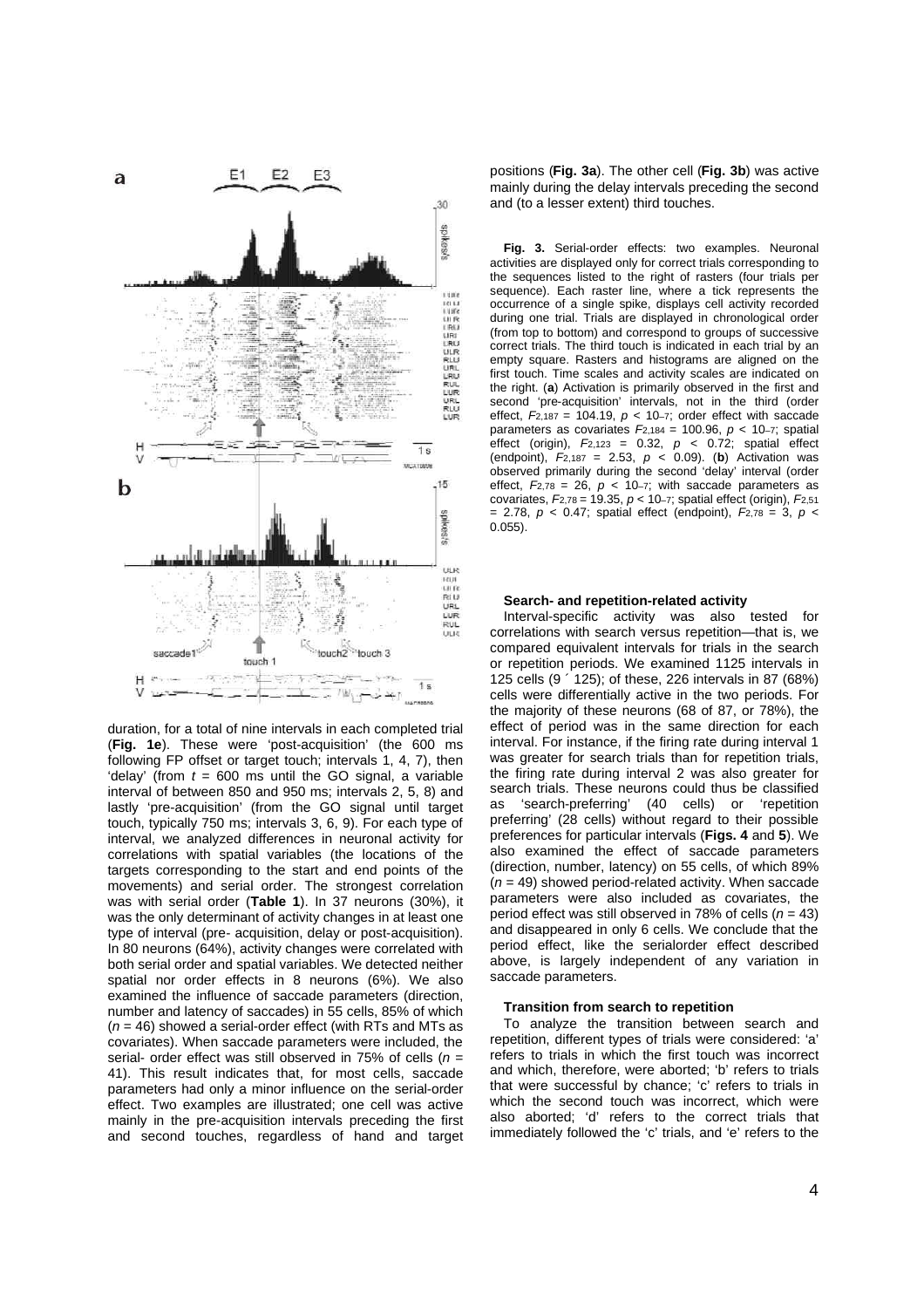

a Successive trials

correct trials that corresponded to repetitions (**Fig. 1c**). Theoretically, the correct solution could always be anticipated after a correct or incorrect second touch and before the first reward. If the second touch was correct by chance ('b' trials), then the third target was obvious. If the second touch was incorrect ('c' trials), then the solution could be found in the next trial by keeping the first target and changing the second ('d' trials). Importantly, neurons that showed a preference for search or repetition periods always showed transitions in their behavior after the second touch—in other words, after the monkey had obtained enough information that the whole sequence could be anticipated. In the 'b' trials, the activity after the touch becomes transitional or analogous to that observed after the second touch during the 'e' trials (**Fig. 4** and **5**). In the 'd' trials, the activity becomes similar to that observed during the 'e' trials (**Figs. 4**, **5** and **6**). Knowledge of the first target alone was not sufficient to produce a search/repetition transition in the response to this target.

 $\alpha$ 

h

 $\overline{c}$ 

 $\mathbf{d}$ 

Fig. 4. Search versus repetition differences. Activity of a 'search-preferring' cell. In (**a**) the neuronal activity in successive trials for each sequence indicated on the left is shown during the search period up to the first correct trial (in gray) and during the three subsequent repetitions of the three subsequent repetitions of the sequence (in white). Rasters are aligned on the first touch. In (**b**), the activity of

the same cell is sorted according to the type of trials (see **Fig. 1c**). The discharge pattern varied from the search to the repetition period. ANCOVA (RT, MT, DEG, NB and SLAT as covariates; interval 4, *F*1,36 = 69.59, *p* < 10–5; interval 7, *F*1,30 = 51.09,

 $p$  < 10–5). Note that the cell activity during the 'd' and 'e' trials is statistically the same ('d' versus 'e' trials; interval 4, *F*1,23 = 0.31, *p*  < 0.58; interval 7, *F*1,22 = 3.20, *p* < 0.09). In (**c**), the neural activity of intervals 4 and 7 in 'a, b, c' and 'd, e' trials is plotted against the corresponding RTs, MTs, saccade directions (polar plot) and numbers of saccades. (Number of saccades equal to zero corresponds to incorrect trials at the end of which no saccade was made until the end of spike acquisition.) No significant correlation was found between activity and RT, MT or number of saccades (Spearman test). In (**d**), variances of neuronal modulation times (bars) during the search period relative to the times of different events (GO, REL, TOU and SAC). The ends of bursts are significantly better linked to the times of target touches (TOU versus GO, *p* < 10–4, *F*-test; TOU versus REL, NS; TOU versus SAC, *p* < 10– 4).

### **Relationship of activity to sensory and motor events**

Timing of neuronal discharges was computed for 40 cells for which the onset and offset of neuronal responses were easily identified<sub>27</sub>. In 7 cells

(17.5%), the *F*-test indicated that times of neuronal modulation were more related to GO signals, lever and target release, screen touch and/or sensory feedback associated with the touch than to the saccades (**Fig. 4d**). In the remaining cells, all events were equivalent.

### **DISCUSSION**

### **Serial-order effects**

Our data show that the ordinal position (first, second or third) of a target acquisition or of a target fixation affected the activity of the task-related neurons. This effect was independent of orderdependent differences in the manner of performance of arm movements or saccades. Previous studies show that the serial order of sensory stimuli may be encoded in the primary motor cortex, the superior arcuate area and the caudate nucleus17–19. Sequence-related activity can reflect the relational order of specific ocular fixations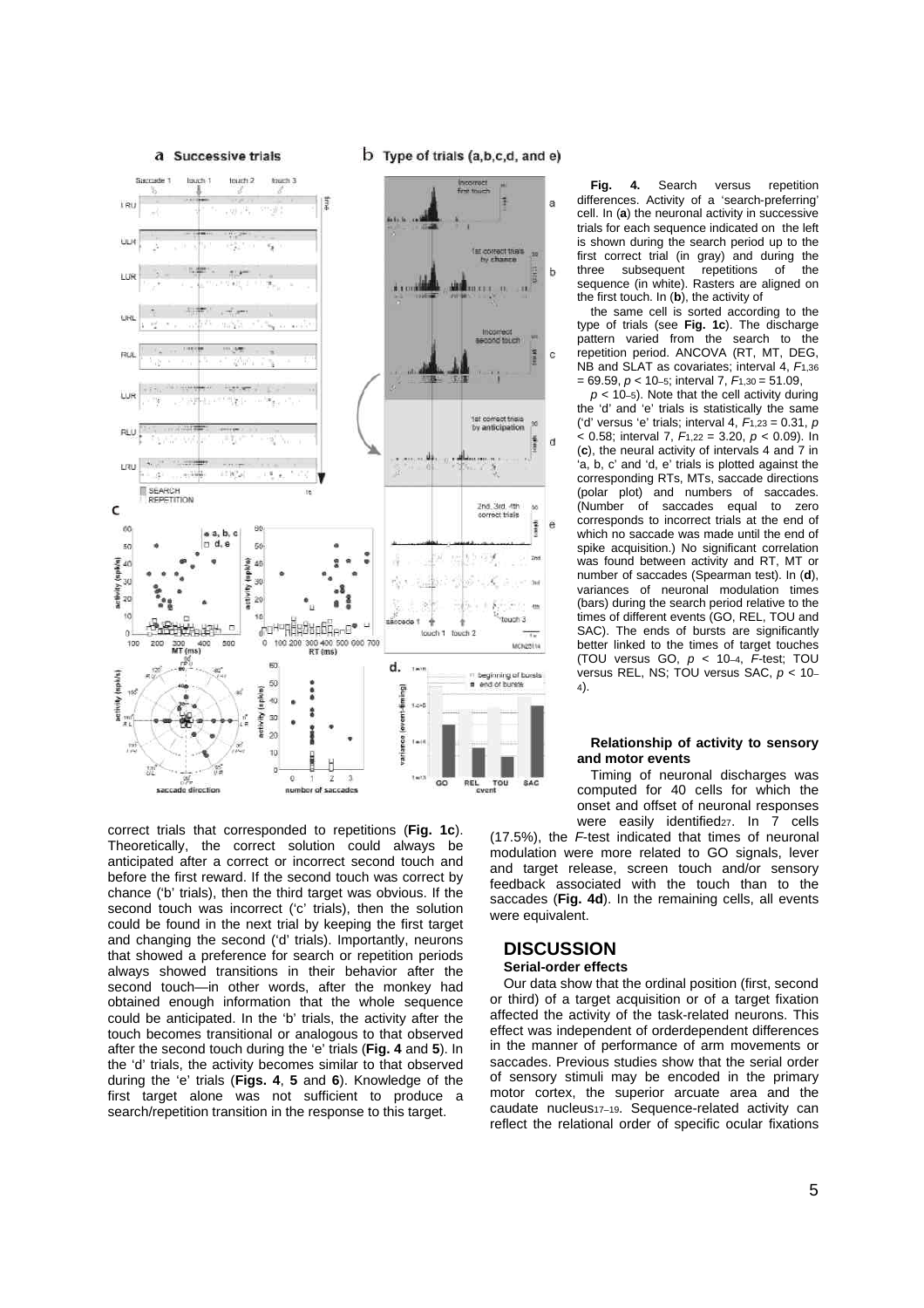

**Fig. 5.** Search versus repetition differences. Activity of a 'repetition-preferring' cell. (**a**) The cell discharged primarily in the delay intervals of the 'd' and 'e' trials. The activity of the second and fifth intervals (**Fig. 1e**) was different during the search and repetition periods (ANCOVA, *F*1,23 = 10.42, *p*  < 0.0037; *F*1,17 = 4.68, *p* < 0.045). Note the transition of activity between 'c' and 'd' trials. (**b**) Neural activity of intervals 2 and 5 is plotted against the corresponding MT, RT, saccade direction and number of saccades. No significant correlation was found between activity and RT, MT or number of saccades (Spearman test). (**c**) Variances of neuronal modulation times (vertical bars) during the repetition period relative to the different events. Variances were not significantly different**.**

(in arcuate cortex), of movement components (in SMA) or the serial order of specific components within a sequence, irrespective of which movements precede or follow (in SMA and pre-SMA)<sub>18-21</sub>. In the caudate nucleus, neuronal activity may reflect the serial position of sequence components, irrespective not only of the preceding and following movements but also of the movement that is being performed19. Here we show that the anterior cingulate cortex also encoded the serial order of sequence components, irrespective of which component was performed. Our findings could be compared to those obtained in the ventral striatum, where neuronal activity is specific to parts of the schedule in a predictable series of trials<sub>22</sub>. Our results may reflect a role for the ACd in encoding sensory or motor events in a predictable sequence of movements according to the timing of their occurrence before the end of the sequence and the reward or goal.

#### **Search versus repetition**

We found that one group of ACd neurons was more active during the search period, whereas another group was more active during the repetition period. For the

majority of neurons, these differences could not be explained by differences in the execution of arm movements or saccades between the<br>two periods These two periods. results can be interpreted in two ways. One possibility is that the observed search/repetition differences may have been related to reward expectation. Activity of repetition-preferring or search-preferring cells would depend on whether the animal did or did not anticipate a reward. There is evidence that movementrelated neurons in the caudate nucleus respond differently for rewarded and non-rewarded movements<sub>23</sub>. Our data would extend this property to the AC cortex and to<br>sequences of sequences movements. The other possibility is that the differences relate to a different monitoring of sensory–motor loops in the two periods. Related explanations are given for activity

recorded in the pre-SMA during sequential procedural learning and task performance involving updating of motor plans24,25. The alteration of the time relationships between target press and orienting saccades in the two periods supports this interpretation (**Fig. 2**). Thus searchrelated activities may be specific to a situation requiring flexibility of behavioral responses, evaluation of the outcomes and short-term memory of movements, whereas repetitionrelated activities may be specific to a regime of memory-based motor performance in which errors are unlikely and control less necessary. This interpretation would be consistent with data from human imaging studies and, hence, a functional correspondence between human and monkey ACC.

### **Anticipation of the solution**

The transition from search-related to repetitionrelated activity was observed as soon as the animal had acquired enough information during the trial-anderror process to predict the correct solution and the reward. This remarkable capacity probably resulted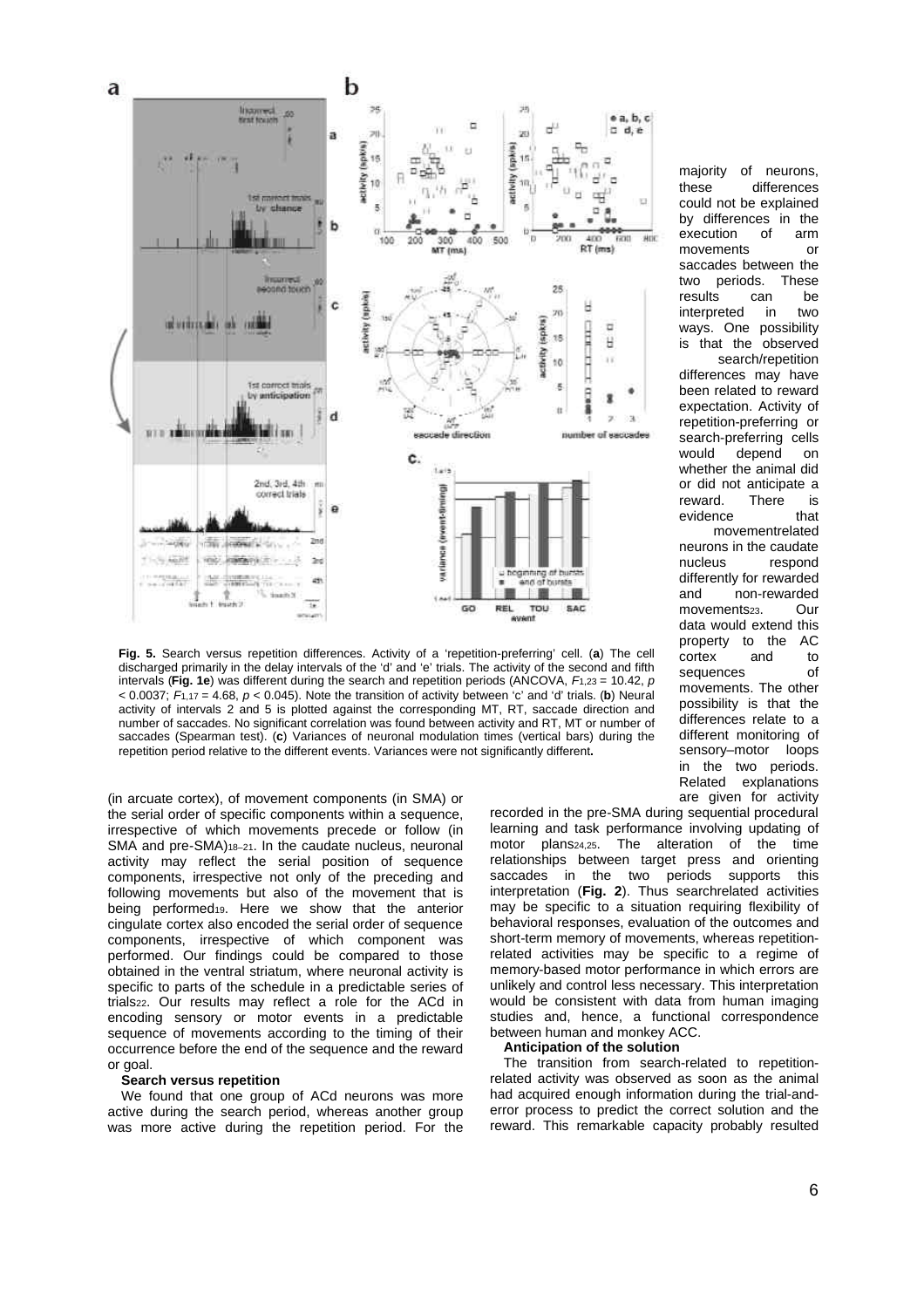

**Fig. 6.** Population activity and transition from search to repetition. (**a**) 'Search-preferring' cells; (**b**) 'repetition-preferring' cells. Pre- and post-acquisition and delay intervals are pooled together. In ordinates, the letters ('a' to 'e') correspond to the different types of trials. Normalized activity is shown on the abscissa. For each cell, the mean activities in each interval are normalized to the maximum (max = 100) and to the minimum (min = 0) mean across the different types of trials. Then intervals 2, 3, 4 and 5, 6, 7 are pooled separately and averaged. The figure illustrates the transition of activity between search and repetition (Mann-Whitney *U*test. (**a**) 'c' versus 'd', *p* < 10–4; 'd' versus 'e', *p* < 0.01. (**b**) 'c' versus 'd', *p* < 0.002; 'd' versus  $(e', p < 0.52)$ .

from learning, during the training sessions, all the configurations and procedures that directly led from an incorrect sequence in one trial to the solution and the reward in the next**.** During the search period, as long as the animal had not identified the correct sequence, choices were not made according to a known, unquestionably rewarded goal. Thus, specific cognitive processes must have guided behavior throughout this period until the outcome of a particular choice fulfilled a recognition test, identifying the solution and ending the search period (the 'halting problem' in problem solving26). Neural correlates of this recognition test were not observed, but the transition of neural activity from search to repetition modes may indicate the completion of such a test even before the actual evaluation of the solution.

### **METHODS**

**Animals and materials.** Rhesus macaques were trained to sit in a primate chair in front of a tangent touch-screen (Microtouch System, Methuen, USA) coupled to a display monitor located at arm's reach. A computer controlled the presentation on the monitor of visual stimuli, which served as light targets, and recorded the position and correctness of each touch (CORTEX software, NIMH Laboratory of Neuropsychology, Bethesda, Maryland). Eye movements were recorded using the scleral search coil technique. The position of gaze was controlled by a moving eye-position window (12° ´ 12°) centered on the fixation point (FP) or on the different targets. The size of the moving eye fixation window took into account the size of the targets ( $6^{\circ}$   $\cdot$   $6^{\circ}$ ) and discrepancies between actual direction of gaze (on the targets) and its measurement by the search-coil technique. A recording cylinder was implanted over the anterior cingulate cortex. Previously described surgical procedures and electrophysiological techniques21 were carried out according to the 1986 European Communities Council Directive (Ministère de l'Agriculture et de la Forêt, Commission Nationale de l'Expérimentation Animale). **Behavioral protocol.** The task

consisted of finding, by trial and error, the correct sequence for touching three fixed spatial targets (**Fig. 1**). The animal began a trial by touching the lever, which immediately triggered the appearance of the FP on the screen. The animal was required to fixate its gaze on the<br>FP which then  $W$ <sub>n</sub> which remained illuminated for 2 s; 800 ms after the onset of fixation, all targets were simultaneously

illuminated at the<br>standard level. After standard level. After<br>the FP was the extinguished, the animal was required to make a saccade to the first target within 600 ms. After a period of fixation on the first target (900–1200 ms) all targets turned white

('GO' signal), and the animal had to release the lever and touch the same (fixated) target during the subsequent 1000 ms. If the touch was correct, all three targets reverted to standard illumination while the monkey maintained its hand position and saccaded to the second target. Following another period of fixation, the targets turned white again, and the animal had to touch the second target. Acquisition of the third target followed the same rule. Oculomotor activity was free in the time period between target release (by the hand) and 600 ms after the target press. A correct trial was defined as three touches performed in the correct order and was rewarded with a drop of juice given at the end of that trial. The sequence was then repeated until the animal had performed a total of four correct trials (the first correct trial and three repetitions; **Fig. 1c**). When the repetition period was terminated, a central red circle was flashed three times, and a tone was delivered to indicate a new sequence. Following an incorrect touch, a break of fixation or a premature touch, all targets were extinguished, and the trial was aborted. The monkey then had to resume the search from the beginning. There were six possible sequences (L– R–U, L–U–R, U–L–R, U–R–L, R–L–U or R–U–L). The successive sequences were chosen randomly with the condition that successive sequences never had the same first target. During each 2–3 h recording session, neural activity was recorded while the animal performed the problem-solving task. Units showing clear changes in firing rate in relation to one or more task events were selected for on-line storage in digital form (resolution, 1 ms).

Data analyses. In each single trial, times of lever- or target-release (REL), target-touches (TOU) and saccade onsets were measured and stored. Hand-reaction times (RTs), movement times (MTs), saccade latency (SLAT), number of saccades (NB) and direction of saccades (DIR) between successive targets were computed. (In monkey 2, oculomotor activity could not be controlled during the testing sessions.) Times of neuronal modulation (from the beginning of the first burst to the end of the last burst) were determined for each trial by a Poisson spiketrain analysis25. Significance level was set at  $p < 0.01$ . Relation of the modulation to an